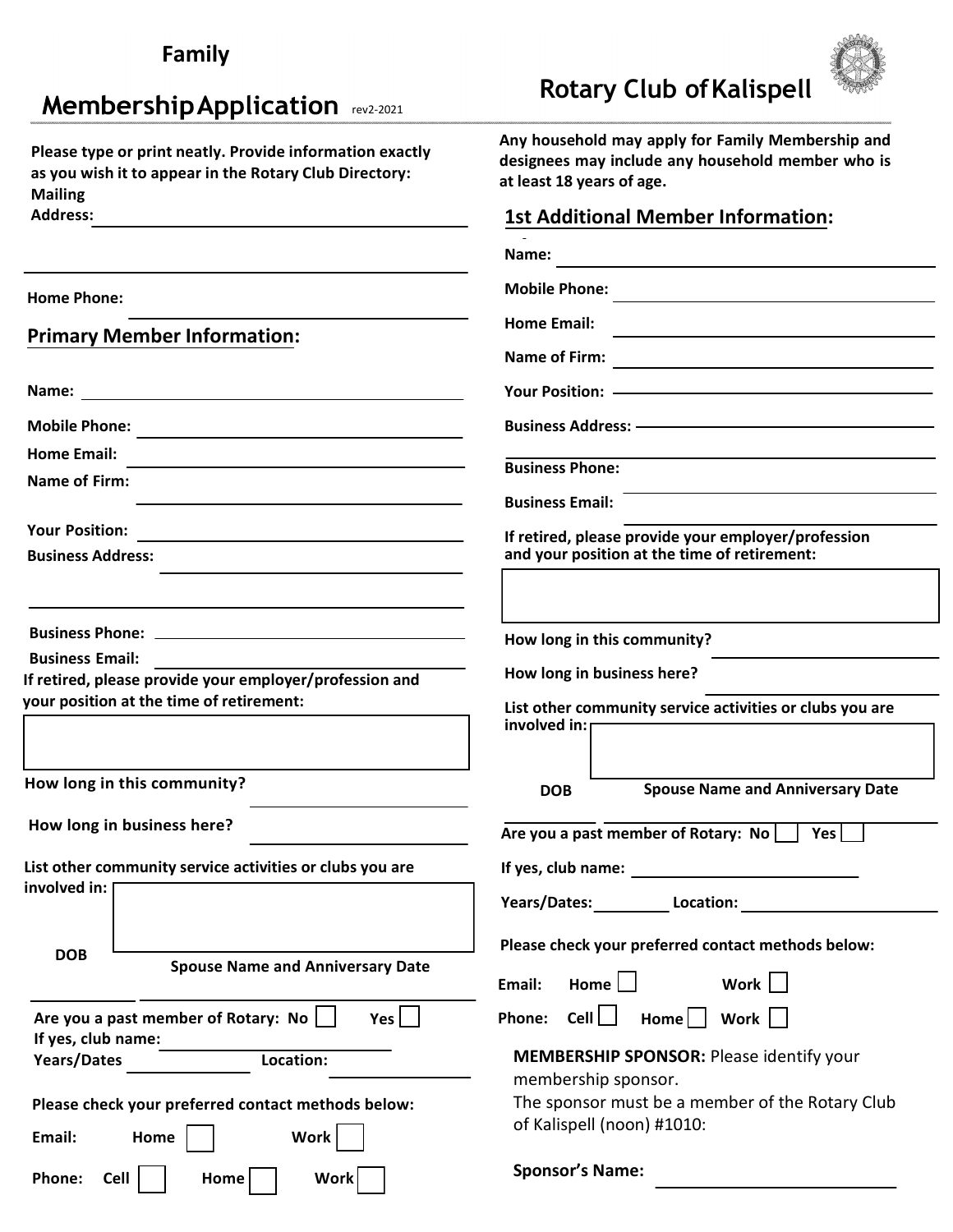### **MEMBERSHIP FEES/DUES**

The financial obligations of an eligible family membership will be as follows:

- The household is obligated to pay a \$75 one time new member fee.
- Other membership fees and dues are billed quarterly and include:
	- International and District Dues for each person
	- Club Dues for each person
	- Donation to Rotary Foundation for each person
	- Occasional special events.
	- Weekly meals
	- All other Rotary fund raisers and activities are by choice.
- As of December 2021, the quarterly amount averages \$344 for the primary and \$106.25 + meals when attending for each additional member.

**Membership Agreement:** I certify that I am qualified for membership both by my current or former position and by having a place of business or residence within the club's territorial limits, adjoining territory, or the same city in which Rotary Club 1010 is located. I agree to abide by the constitutional documents of Rotary International and the Rotary Club of Kalispell, which include payment of fees and dues as noted above and commitment to attendance at weekly club meetings. I understand that it is my duty, if elected, to exemplify *The Object of Rotary* and to abide by the *4-Way Test* and *Declaration of Rotarians in Business and Professions.*

*I understand that this is a non-profit volunteer organization dependent on the participation of its members for success. Based on that understanding, I will make every effort to be actively involved in at least one committee and/or annual project. I understand that Rotary membership is a privilege and that I must be elected by the general membership. Based on that understanding, I give my permission for the club to publish my name and proposed classification to its membership. If I become a member, I understand that my information will be held in the secure Rotary database. I give consent for the collection, storage, and use of my information by Rotary Club of Kalispell as described in this Privacy Policy. I understand that I may receive Rotary related emails and can opt out at any time.*

- I was provided information regarding membership in the Rotary Club ofKalispell;
- I understand the privileges and responsibilities associated with Rotary membership; and
- I agree to promote the ideals of Rotary and to comply with the requirements of the Rotary Club of Kalispell.

### **Signatures:**

| <b>Primary Member:</b> | Date: |  |
|------------------------|-------|--|
| <b>1st Additional:</b> | Date: |  |
| 2nd Additional:        | Date: |  |
| <b>Sponsor:</b>        | Date: |  |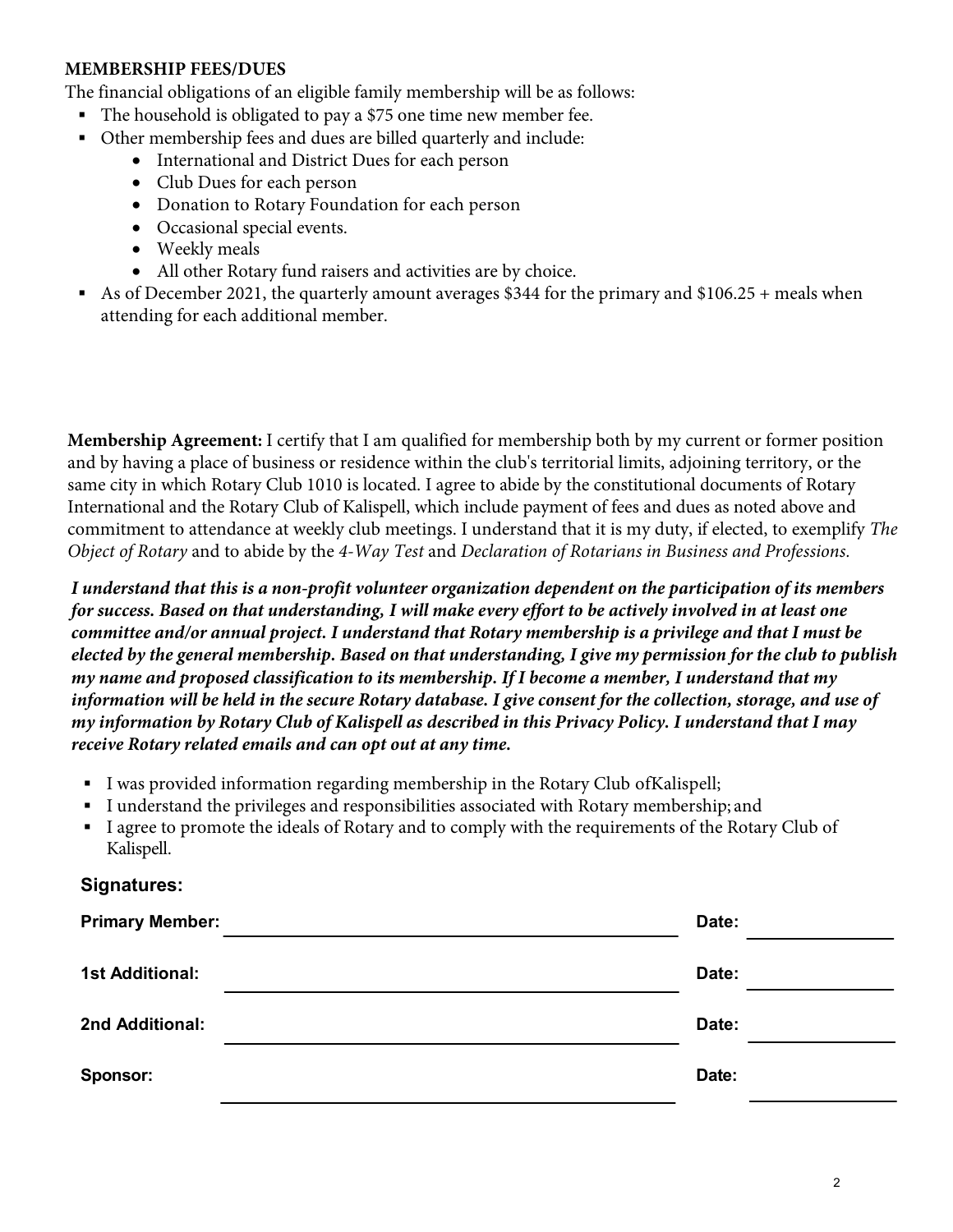# *The Object of Rotary*

The object of Rotary is to encourage and foster the ideal of service as a basis of worthy enterprise and, in particular, to encourage and foster:

FIRST: The development of acquaintance as an opportunity for service.

SECOND: High ethical standards in business and professions; the recognition of the worthiness of all useful occupations; and the dignifying of each Rotarian's occupation as an opportunity to serve society.

THIRD: The application of the ideal of service in each Rotarian's personal, business and community life.

FOURTH: The advancement of international understanding, goodwill, and peace through a world of fellowship of business and professional persons united in the ideal of service.

## *Declaration of Rotarians in Business & Professions*

The Declaration of Rotarians in Business and Professions was adopted by the Rotary International Council on Legislation in 1989 to provide more specific guidelines for the high ethical standards called for in the "Object of Rotary:"

As a Rotarian engaged in a business or profession, I am expected to:

- **Consider my vocation to be another opportunity to serve;**
- $\blacksquare$  Be faithful to the letter and to the spirit of ethical codes of my vocation, to the laws of my country, and to the moral standards of my community;
- Do all in my power to dignify my vocation and to promote the highest of ethical standards in my chosen vocation;
- Be fair to my employer, employees, associates, competitors, customers, the public, and all those with whom I have a business or professional relationship;
- Recognize the honor and respect due to all occupations which are useful to society;
- **Offer my vocational talents to provide opportunities for young people, to work for the relief of the** special needs of others, and to improve the quality of life in my community;
- **Adhere to honesty in my advertising and in all representations to the public concerning my business** or profession;
- Neither seek from, nor grant to, a fellow Rotarian a privilege or advantage not normally accorded others in a business or professional relationship.

### *The 4-Way Test*

From the earliest days of the organization, Rotarians were concerned with promoting the high ethical standards in their professional lives. One of the world's most widely printed and quoted statements of business ethics is the 4-Way Test, adopted by Rotary in 1943. The 4-Way Test asks the following four questions:

- 1. Is it the Truth?
- 2. Is it FAIR to all concerned?
- 3. Will it build GOODWILL and BETTER FRIENDSHIPS?
- 4. Will it be BENEFICIAL to all concerned?